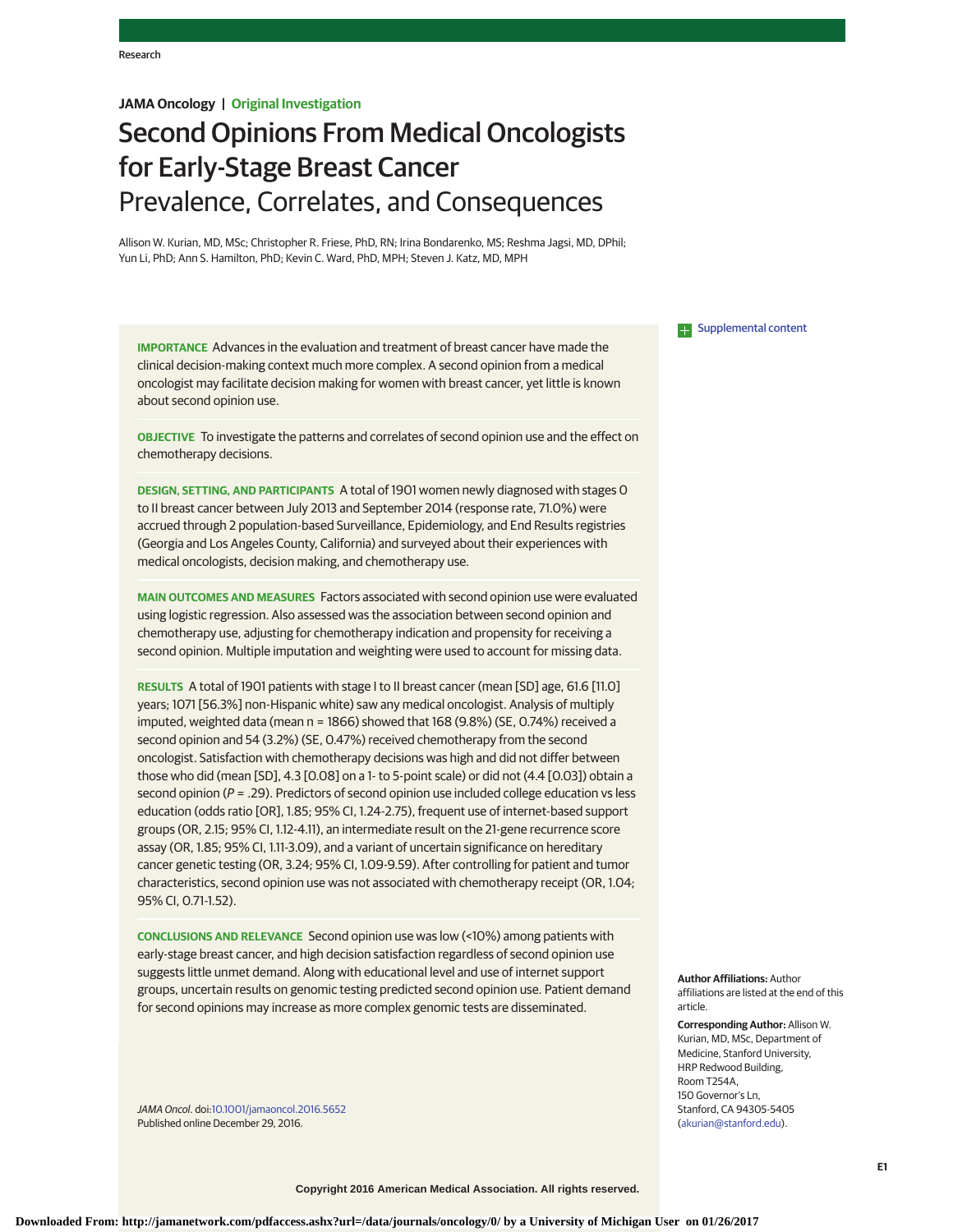dvances in the evaluation and treatment of breast<br>cancer have made the clinical decision-making<br>context much more complex.<sup>1,2</sup> Options for all<br>modelities of treatment, including surgery, drug cancer have made the clinical decision-making modalities of treatment, including surgery, drug therapy, radiation, and reconstruction, have markedly expanded, as have preventive options for women at high genetic risk for second cancers. This is particularly true for decisions about systemic therapies because patients now must consider choices about 3 different medication categories: endocrine, chemotherapy, and biologic. Examples include whether to take tamoxifen or an aromatase inhibitor, with or without ovarian suppression, and for how long<sup>3-6</sup>; whether to take chemotherapy, with or without anthracyclines, $7-9$  and before or after surgery $10,11$ ; and whether to take a new biologic agent, such as pertuzumab.<sup>12,13</sup> Moreover, diagnostic algorithms that guide treatment recommendations have become increasingly technical as genomic analyses, including germline genetic testing, are integrated into routine care.<sup>14-18</sup> This complicated decision context can quickly overwhelm a patient seeking to understand her new diagnosis and choose a comprehensive care plan. Furthermore, most patients have only recently met the specialist physicians who are now in charge of their cancer care. Thus, at the same time when she must deliberate between treatment options, a patient must also appraise the quality of one or more therapeutic relationships. These simultaneous demands may especially burden patients with limited educational, social, or financial resources.19,20

Second opinions can facilitate treatment decision making and should be encouraged when patients are uncertain about their options or lack confidence in the treatment decision process. Given the increasing complexity of treatment decision making, second opinions may be an increasingly important opportunity for patients to gain confidence in their physicians and the proposed management plan. It is possible that a second opinion may indicate poor communication or care coordination if, for instance, there are socioeconomic gradients in use, evidence of discordance in communication or decision making, or differential use of indicated treatments in patients who do vs do not obtain second opinions.

However, little is known about how patients are referred to a medical oncologist after diagnosis, and, surprisingly, virtually nothing is known about the patterns and correlates of second opinions in community practice or the implications for quality of care. Also unknown are the characteristics of the patient-oncologist encounter, whether related to the patient, physician, or clinical situation, that prompt patients to seek a second opinion. Understanding these aspects of treatment decision making is necessary to inform interventions that can improve breast cancer care delivery and outcomes. We examined the patterns and correlates of second medical oncology opinions and patients' perspectives on chemotherapy decision making and communication with oncologists in a large, diverse, contemporary population-based sample of patients newly diagnosed with breast cancer.

## **Key Points**

**Question** As treatment decision making becomes more complex, is there an unmet need for second opinions from medical oncologists for the treatment of breast cancer?

**Findings** In this survey of a contemporary diverse population sample of 1901 patients newly diagnosed with breast cancer, 168 patients (9.8%) received a second opinion, and 54 (3.2%) received chemotherapy from a second medical oncologist. Second opinions were not associated with overall patient satisfaction or receipt of chemotherapy.

**Meaning** Use of second opinions from medical oncologists after diagnosis of breast cancer was low, but there was little evidence of unmet need.

# Methods

## Study Sample

We selected from the iCanCare study women aged 20 to 79 years diagnosed with stages 0 to II breast cancer who were reported to the Surveillance, Epidemiology, and End Results (SEER) registries of Georgia and Los Angeles County, California. Eligible patients were identified approximately 2 months after surgery via pathology reports from definitive surgical procedures (those intended to remove the entire tumor with clear margins). To ensure a relatively homogeneous sample of patients with early-stage disease, patients with stages III to IV metastatic disease, tumors larger than 5 cm, or more than 3 involved lymph nodes were excluded. Black, Asian, and Hispanic women were oversampled in Los Angeles as previously described.<sup>21</sup> Patients were selected between July 2013 and September 2014. This study was approved by the University of Michigan Institutional Review Board and received a waiver of documentation of informed consent. All data were deidentified before research use.

## Questionnaire Design and Content

Questionnaire contentwas developed using a conceptual framework, research questions, and hypotheses. We developed measures by drawing from the literature and our prior research.<sup>15,22</sup> We used standard techniques to assess content validity, including systematic review by design experts, cognitive pretesting with patients, and pilot studies in relevant populations.

#### Data Collection

Surveys were mailed approximately 2 months after surgery. To encourage response, we provided a \$20 cash incentive and used a modified Dillman method, $^{23}$  including reminders to nonrespondents. Allmaterials were in English.We added Spanish-translated materials for all women with surnames that suggested Hispanic ethnicity.<sup>21</sup> Each SEER registry provided limited SEER data (stripped of all identifiers) for participants to the University of Michigan: these data were then merged to survey data under institutional review board approval from partnering universities and the public health departments of Georgia and California.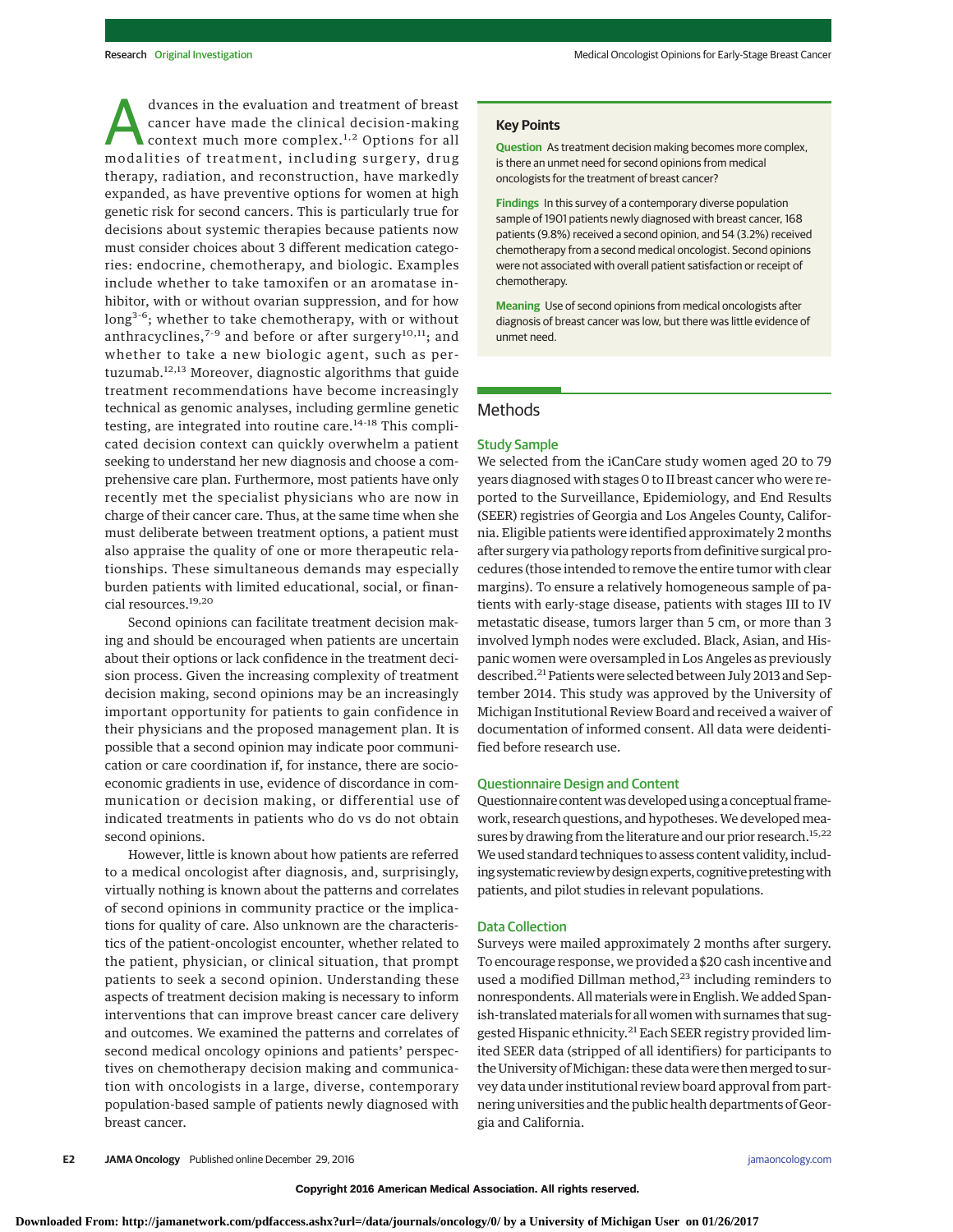#### Measures

Patients provided information about chemotherapy decisions, including how strongly the oncologist recommended chemotherapy on a 1- to 5-point scale (1, very strongly; 2, weakly; 3, left it up to me; 4, weakly against it; and 5, very strongly against it), whether they saw a second oncologist (the question was worded as "Did you see a second medical oncologist for an opinion about chemotherapy?" [yes or no]), and, if so, whether that second oncologist administered chemotherapy (yes or no). Patients reported their satisfaction with their amount of involvement and information about chemotherapy decisions (on a 1- to 5-point scale, with 1 indicating not enough; 3, just right; and 5, too much) and the chemotherapy decision itself (on a 1- to 5-point scale, with 1 indicating not at all satisfied; 2, a little; 3, somewhat; 4, quite; and 5, totally). Patients rated their decision-making preferences on a 1- to 5-point scale (1 indicating not at all true; 2, a little; 3, somewhat; 4, quite; and 5, very) as follows: "preferred to be told what to do," "wanted my doctor to tell me," or "wanted to make my own decisions." Patients rated oncologists on a 1 to 5-point scale (1, not at all true; 2, a little; 3, somewhat; 4, quite; and 5, very) according to the Health Care Climate Questionnaire, $24$  which measures perceived physician support of patient autonomy with questions as follows: "provided me with choices," "understood how I saw things," "expressed confidence in my decision making," "listened to how I would like to be treated," "encouraged me to ask questions," and "tried to understand how I saw things."

Patients provided information on the following: race/ ethnicity, insurance, educational level, travel time to the nearest hospital, comorbidities, marital status, employment, and household income. Patients reported on whether they received germline genetic testing for the breast cancer 1 (*BRCA1*) (OMIM [113705\)](http://omim.org/entry/113705) and breast cancer 2 (*BRCA2*) (OMIM [600185\)](http://omim.org/entry/600185) genes (*BRCA1/2*) and/or other genes (yes or no) and results (positive, negative, or variant of uncertain significance [VUS]). Patients reported whether they received 21-gene recurrence score (RS) testing (yes or no) and results (low, intermediate, or high). Patients reported on use of internet-based support groups (1- to 5-point scale: 1, almost never; 2, rarely; 3, sometimes; 4, often; and 5, almost always). The SEER registries provided age (years), cancer stage (I, II), cancer grade (1-3), and biomarkers, including expression of estrogen receptor (ER), progesterone receptor (PR), and the erb-b2 receptor tyrosine kinase 2 gene/human epidermal growth factor receptor 2 gene (*ERBB2/HER2*) (OMIM [164870\).](http://omim.org/entry/164870)

We constructed a measure of chemotherapy indication according to the guidelines of the National Comprehensive Cancer Network (eTables 1 and 2 in the [Supplement\)](http://jama.jamanetwork.com/article.aspx?doi=10.1001/jamaoncol.2016.5652&utm_campaign=articlePDF%26utm_medium=articlePDFlink%26utm_source=articlePDF%26utm_content=jamaoncol.2016.5652).<sup>25</sup> Patients were categorized as having a high chemotherapy indication if they had a tumor larger than 1 cm and/or involved lymph nodes and also had ER- and PR-negative and/or *ERBB2*-positive disease. They were categorized as having a low chemotherapy indication if they had all of the following: age of 50 years or older, postmenopausal status, and stage I, grade 1, ER- and/or PR-positive, *ERBB2*-negative disease. All others were categorized as having an intermediate chemotherapy indication.

## Statistical Analysis

#### Weights

Survey design and nonresponse weights were created to compensate for the differential probability of selecting patients by race, disease stage, and SEER site and to adjust for potential bias attributable to survey nonresponse. The weights were normalized to equal the observed sample size. Unless otherwise noted, all analyses were weighted so that statistical inferences are representative of our target population.26

## Multiple Imputation

To account for item nonresponse and missing data, we multiply imputed data using a sequential regression multiple imputation framework.<sup>26</sup> We generated 5 independently imputed data sets and then computed inferential statistics that combined estimates across the data sets.<sup>27</sup>

# Analyses

We described the unadjusted association of second opinion receipt with patient and tumor characteristics and patient appraisal of care yielded by observed unweighted data. A total of 436 patients (22.9%) had 1 or more missing values. We then multiply imputed data to which we applied inclusion and exclusion criteria to select an analytic sample (mean sample size, 1866 patients). We constructed a multivariable weighted logistic regressionmodel to examine the association between the probability of second opinion receipt and SEER site, age at survey, race/ethnicity, comorbidities, educational level, employment, insurance, household income, marital status, travel time to nearest hospital, germline genetic testing receipt, 21-gene RS testing receipt, chemotherapy indication, internet-based support group use, and treatment decision-making preferences. We estimated the effect of second opinion receipt on the likelihood of chemotherapy receipt using an inverse probability of treatment weighting<sup>28,29</sup> approach, adopted to address confounding. For each patient, we estimated the propensity of receiving a second opinion. Weighting each patient by the inverse propensity of her second opinion receipt, we created a synthetic sample in which second opinion receipt is independent of patient characteristics. After examining the properties of the weights, we estimated the mean effect of second opinion receipt on the probability of chemotherapy receipt. In a separate model using the *F* test for multiply imputed data, we tested for the presence of a joint effect of second opinion receipt and its interaction with chemotherapy indication. Unless otherwise noted, results were generated using multiply imputed weighted data. All analyses were conducted using SAS statistical software, version 9.4 (SAS Institute Inc). *P* < .05 was considered statistically significant (2-sided joint Wald test). Reported results were generated using multiply imputed, weighted data.

# **Results**

# Patient Characteristics

We selected 3880 women diagnosed with early-stage breast cancer (mean [SD] age, 61.6 [11.0] years), of whom 3631 (93.6%)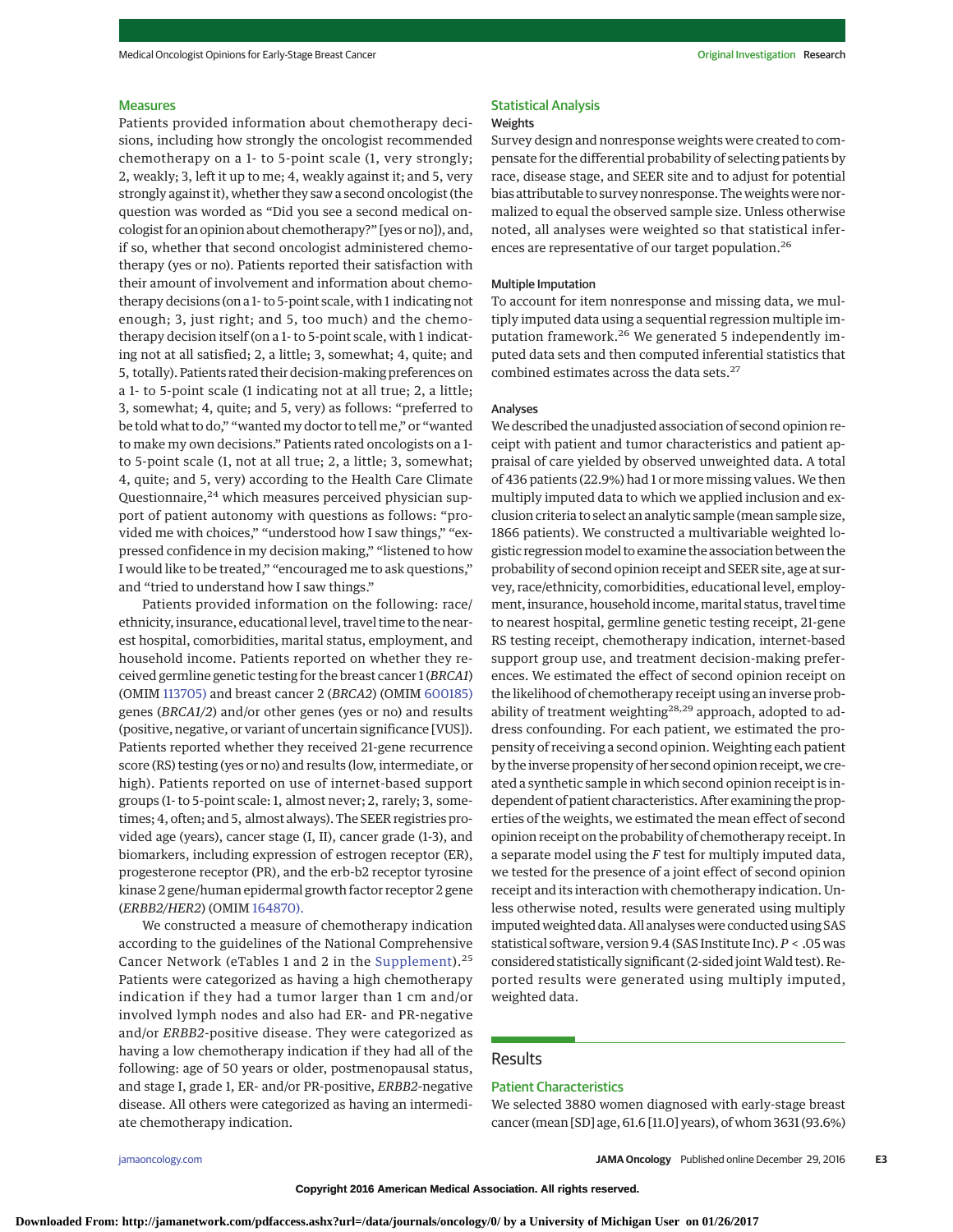were eligible for the study. The survey response rate was 71.0% (N = 2578). We excluded 677 patients from this analysis (497 with noninvasive disease and 164 who never saw amedical oncologist) (Figure 1). eTable 3 in the [Supplement](http://jama.jamanetwork.com/article.aspx?doi=10.1001/jamaoncol.2016.5652&utm_campaign=articlePDF%26utm_medium=articlePDFlink%26utm_source=articlePDF%26utm_content=jamaoncol.2016.5652) indicates that the 1901 remaining patients were racially and socioeconomically diverse: 1071 (56.3%) were non-Hispanic white, 306 (16.1%) were non-Hispanic black, 328 (17.3%) were Hispanic, and 141 (7.4%) were Asian. For 1160 (61.0%), high school was the highest educational level (eTable 3 in the [Supplement\)](http://jama.jamanetwork.com/article.aspx?doi=10.1001/jamaoncol.2016.5652&utm_campaign=articlePDF%26utm_medium=articlePDFlink%26utm_source=articlePDF%26utm_content=jamaoncol.2016.5652). A total of 1194 (62.8%) had stage I disease, 518 (27.2%) had grade 1 disease, and 471 (24.8%) had grade 3 disease. A total of 1597

#### Figure 1. Patient Flow Throughout the Study



Reasons for ineligibility include prior cancer diagnosis, Paget disease of nipple, disease stage of III or higher, residing outside Surveillance, Epidemiology, and End Results (SEER) registry region, unable to complete survey, and deceased. Reasons for exclusion include noninvasive (stage 0) disease and never having seen a medical oncologist.

Figure 2. Multivariable Model of Characteristics Associated With Receipt of a Second Opinion

(84.0%) had ER- and PR-positive tumors; 211 (11.1%) had *ERBB2*-positive tumors (eTable 1 in the [Supplement\)](http://jama.jamanetwork.com/article.aspx?doi=10.1001/jamaoncol.2016.5652&utm_campaign=articlePDF%26utm_medium=articlePDFlink%26utm_source=articlePDF%26utm_content=jamaoncol.2016.5652). A total of 610 (32.1%) reported germline genetic testing, and 716 (37.7%) reported 21-gene RS testing.

# Factors Associated With Receipt of Second Opinions

Multiple imputation (mean n = 1866 patients) yielded an estimated mean (SD) prevalence of second opinion receipt of 168 (9.8% [0.74%]). Figure 2 shows that factors significantly associated with second opinion receipt were a college education vs less (odds ratio [OR], 1.85; 95% CI, 1.24-2.75), a preference for making one's own treatment decisions quite a bit of the time or always vs never or sometimes (OR, 1.15; 95% CI, 1.01-1.31), frequent use of internet-based support groups vs none (OR, 2.15; 95% CI, 1.12-4.11), an intermediate result on the 21-gene RS assay vs not tested (OR, 1.85; 95% CI, 1.11-3.09), and a VUS (OR, 3.24; 95% CI, 1.09-9.59) or negative result (OR, 1.58; 95% CI, 1.04-2.42) on germline genetic testing vs not tested. Odds of second opinion receipt were significantly lower in Georgia vs Los Angeles County (OR, 0.58; 95% CI, 0.39-0.87), but there were no interactions between site and other model covariates. No other factor, including comorbidities, employment, income, or race/ethnicity, was associated with second opinion receipt.

## Receipt of Chemotherapy and Use of Second Opinions

Based on an analysis using multiply imputed, weighted data (average n = 1866), 823 patients (44.0% [SE, 1.2%]) reported chemotherapy receipt, with somewhat higher rates among patients who did (94 [52.1%]) vs did not (729 [43.2%]) receive a second opinion on univariate analysis (OR, 1.45; 95% CI, 1.07- 1.97). However, several patient characteristics were corre-

| Source                                             | <b>Odds Ratio</b><br>(95% CI) | <b>Favors No</b><br><b>Second Opinion</b> | Favors<br><b>Second Opinion</b> |
|----------------------------------------------------|-------------------------------|-------------------------------------------|---------------------------------|
| Chemotherapy indication (reference: weak)          |                               |                                           |                                 |
| Intermediate                                       | $1.67(0.93 - 3.00)$           |                                           |                                 |
| Strong                                             | 1.42 (0.69-2.94)              |                                           |                                 |
| 21-gene RS (reference: not tested)                 |                               |                                           |                                 |
| Low RS                                             | $0.87(0.55 - 1.36)$           |                                           |                                 |
| Intermediate RS                                    | $1.85(1.11-3.09)$             |                                           |                                 |
| High RS                                            | $1.15(0.55 - 2.41)$           |                                           |                                 |
| BRCA1/2 test results (reference: not tested)       |                               |                                           |                                 |
| Negative                                           | 1.58 (1.04-2.42)              |                                           |                                 |
| Positive                                           | $0.60(0.15 - 2.46)$           |                                           |                                 |
| Variant of uncertain significance                  | 3.24 (1.09-9.59)              |                                           |                                 |
| Age at survey (per 10 y)                           | $0.83(0.65 - 1.05)$           |                                           |                                 |
| Educational level (reference: high school diploma) |                               |                                           |                                 |
| No high school diploma                             | $0.85(0.43 - 1.68)$           |                                           |                                 |
| College                                            | $1.85(1.24-2.75)$             |                                           |                                 |
| Internet-based support groups (reference: no use)  |                               |                                           |                                 |
| Frequent use                                       | $2.15(1.12-4.11)$             |                                           |                                 |
| Rare use                                           | $1.16(0.74-1.82)$             |                                           |                                 |
| Preferred to make own decisions about treatment    | $1.15(1.01-1.31)$             |                                           |                                 |
| Site differences (reference: Los Angeles County)   |                               |                                           |                                 |
| Georgia                                            | $0.58(0.39 - 0.87)$           |                                           |                                 |
|                                                    |                               |                                           |                                 |
|                                                    |                               | 0.1<br>Odds Ratio (95% CI)                | 1.0                             |

Squares indicate odds ratios; error bars, 95% CIs; and RS, recurrence score.

**E4 JAMA Oncology** Published online December 29, 2016 **(Reprinted)** [jamaoncology.com](http://www.jamaoncology.com/?utm_campaign=articlePDF%26utm_medium=articlePDFlink%26utm_source=articlePDF%26utm_content=jamaoncol.2016.5652)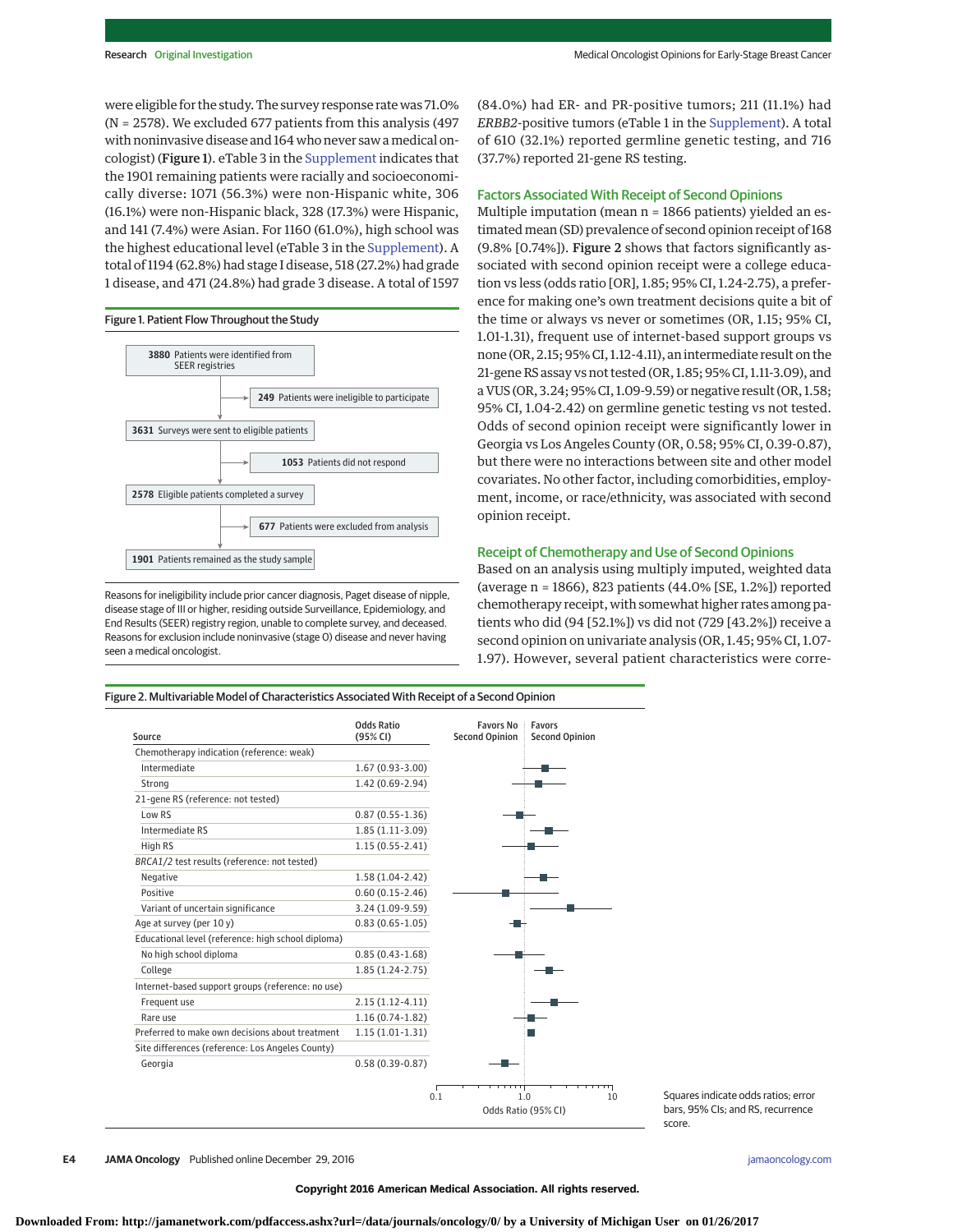lated with second opinion and chemotherapy use, raising concern about confounding. To test whether second opinion use had a significant effect on chemotherapy use, we used an inverse probability of treatment weighting model to control for differences in the distribution of characteristics between patients who did vs did not receive a second opinion and thus reduce bias from confounding. We observed no significant interaction between second opinion receipt and chemotherapy indication on the probability of receiving chemotherapy (*P* = .45): high indication (OR, 0.42; 95% CI, 0.11-1.56), low indication (OR, 0.41; 95% CI, 0.06-2.77), and intermediate indication (OR, 1.28; 95% CI, 0.83-1.97). After controlling for patient and tumor characteristics, second opinion use was not associated with chemotherapy receipt (OR, 1.04; 95% CI, 0.71-1.52). Among patients who received a second opinion, 54 (3.2%) (SE, 0.47%) received chemotherapy from the second oncologist.

# Patient Appraisal of Decision Making and Second Opinions

Satisfaction with chemotherapy decisions was high and did not differ between those who did (mean [SD], 4.3[.08] on a 1- to 5-point scale) or did not (4.4[.03]) obtain a second opinion (*P* = .29) (eTable 4 in the [Supplement\)](http://jama.jamanetwork.com/article.aspx?doi=10.1001/jamaoncol.2016.5652&utm_campaign=articlePDF%26utm_medium=articlePDFlink%26utm_source=articlePDF%26utm_content=jamaoncol.2016.5652). Patients rated oncologists highly (mean score, 4.1 of 5) on the Health Care Climate Questionnaire, signifying perceived clinician support of patient autonomy (eTable 4 in the [Supplement\)](http://jama.jamanetwork.com/article.aspx?doi=10.1001/jamaoncol.2016.5652&utm_campaign=articlePDF%26utm_medium=articlePDFlink%26utm_source=articlePDF%26utm_content=jamaoncol.2016.5652).

# **Discussion**

Second opinions may substantially affect a breast cancer treatment plan. Recent studies<sup>30-33</sup> have focused on second opinions provided by one clinician to another: for example, indications that discordant reads in pathology and radiology reports change treatment in 10% to 25% of cases. Tumor boards, which enable clinicians to synthesize a combined multidisciplinary opinion, are associated with improved care quality.<sup>34-36</sup> We previously reported on the role of second opinions in surgical decision making.37,38 However, despite this evidence of effect, little is known about the prevalence and consequences of second opinions that oncologists provide directly to patients.

In this large, diverse contemporary cohort, second opinion use was remarkably low: less than 10%, with less than 5% of all patients receiving chemotherapy from a second oncologist. There were regional differences, with second opinions less common in Georgia than Los Angeles County. Reassuringly, we did not observe racial/ethnic or socioeconomic gradients, patient-reported dissatisfaction with communication or decision making, or differential chemotherapy use by patients who did vs did not receive second opinions.We conclude that there is little evidence of unmet demand for second opinions and that their potential effect on chemotherapy decisions in community practice appears to be small.

Overall, our findings are encouraging with regard to the quality of breast cancer care. However, we identified key predictors of second opinion use that suggest opportunities for improvement. We observed a distinct profile of patients who were more likely to obtain second opinions. These patients

were more often college educated, more frequently used internet-based support groups, and preferred to make their own treatment decisions. Such patients may desire greater engagement in their care and pursue second opinions for more information and support. This process may constitute an appropriate use of second opinions, yet interventions that enable the first oncologist to recognize and address these patients' needs may also be desirable.

Along with patient demographics and preferences, we identified a clinical predictor of second opinion use: uncertain results of genomic tests. Patients who reported having a VUS on germline genetic testing were 3 times more likely to obtain a second medical oncology opinion. These unclassified results may confuse patients; moreover, one study<sup>39</sup> found that few (<15%) physicians who order *BRCA1/2* testing understand how to manage a VUS. Oncologists confronted by VUSs may struggle to explain them to patients' satisfaction, prompting patients to seek another oncologist who can. Although VUS rates are low (2%-5%) when *BRCA1/2* are the only genes sequenced, they increase 10-fold (35%) with use of the multiplegene panels that are rapidly emerging into breast cancer care.40-44 Furthermore, VUS rates are significantly higher in racial/ethnic minorities than non-Hispanic whites.<sup>45,46</sup> Thus, the demand for second opinions may increase with dissemination ofmore comprehensive genetic testing and, to a greater extent, among vulnerable populations. This occurrence raises concern about future access disparities and emphasizes the need to follow trends in second opinion use over time. Studies are urgently needed to improve the interpretation of VUSs and physicians' ability to manage them.

Patients with intermediate results on the 21-gene RS assay were 2 times more likely than untested patients to receive a second opinion. Although the clinical utility of low and high RS is well established,<sup>14,47-49</sup> the appropriate management of intermediate RS remains unknown pending results of clinical trials.<sup>14</sup> A recent study<sup>50</sup> of oncologists reported low "genomic confidence," namely, the ability to use genomic testing results effectively for patient care. Some patients may perceive their oncologists' low confidence about treatment recommendations in the setting of uncertain germline or tumor genomic results and seek greater confidence through a second opinion. This finding underscores the need for educational interventions that help oncologists' knowledge and competence to keep pace with the rapid expansion of precision medicine technology.

#### Strengths and Limitations

Aspects of this study warrant comment. Its strengths include a large, racially/ethnically diverse, contemporary sample of patientswith breast cancer enrolled from 2 population-based cancer registries; specific measures of patients' clinical decision making; and a high response rate. Furthermore, weighting and multiple imputation techniques were used to account for potential bias attributable to missing data and to ensure that results were representative of the overall population. Its limitations include restriction to 2 geographic areas (Georgia and Los Angeles County); thus, results may not apply fully to all US patients with breast cancer. Furthermore, the sample was se-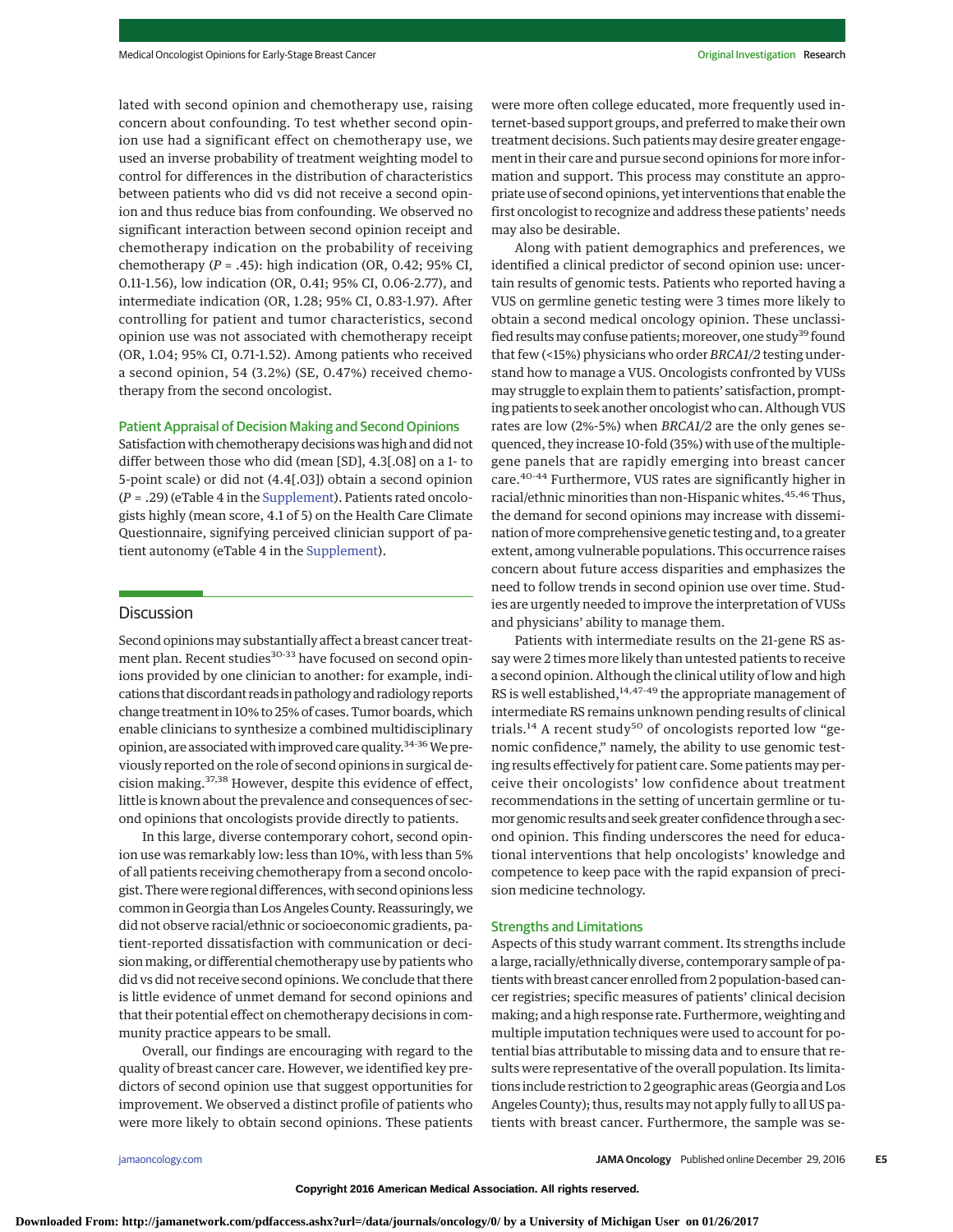lected for earlier cancer stages (stages I-II) and had generally favorable tumor biology. The patterns, correlates, and outcomes of second opinion usemay be different in patientswhose stage or tumor biology renders them at higher risk for metastatic recurrence. We have not yet validated patients' reports of genetic testing or oncologists' perspectives on second opinions and other aspects of treatment. There has been insufficient follow-up time to ascertain long-term outcomes of cancer recurrence and survival. Nonetheless, this study offers a novel and clinically relevant view of breast cancer treatment decision making.

# **Conclusions**

In an era of concern about the cost and value of cancer care, guidelines advise that we choose wisely before ordering diagnostic tests.<sup>51</sup> However, there are no guidelines as to whether

#### ARTICLE INFORMATION

**Accepted for Publication:** October 17, 2016. **Published Online:** December 29, 2016. doi[:10.1001/jamaoncol.2016.5652](http://jama.jamanetwork.com/article.aspx?doi=10.1001/jamaoncol.2016.5652&utm_campaign=articlePDF%26utm_medium=articlePDFlink%26utm_source=articlePDF%26utm_content=jamaoncol.2016.5652)

**Author Affiliations:** Department of Medicine, Stanford University, Stanford, California (Kurian); Departments of Health Research and Policy, Stanford University, Stanford, California (Kurian); Department of Systems, Populations, and Leadership and Institute for Healthcare Policy and Innovation, University of Michigan School of Nursing, Ann Arbor (Friese); Department of Biostatistics, School of Public Health, University of Michigan, Ann Arbor (Bondarenko, Li); Department of Radiation Oncology, Center for Bioethics and Social Science in Medicine, University of Michigan, Ann Arbor (Jagsi); Department of Preventive Medicine, Keck School of Medicine, University of Southern California, Los Angeles (Hamilton); Department of Epidemiology, Rollins School of Public Health, Emory University, Atlanta, Georgia (Ward); Department of Health Management and Policy, University of Michigan, Ann Arbor (Katz); Department of Internal Medicine, School of Public Health, Division of General Medicine, Univeristy of Michigan, Ann Arbor (Katz).

**Author Contributions:** Dr Kurian and Ms Bondarenko had full access to all the data in the study and take responsibility for the integrity of the data and the accuracy of the data analysis. Study concept and design: Kurian, Bondarenko, Li, Ward, Katz.

Acquisition, analysis, or interpretation of data: All authors.

Drafting of the manuscript: Kurian, Friese, Bondarenko, Katz. Critical revision of the manuscript for important intellectual content: All authors. Statistical analysis: Bondarenko, Li.

Obtained funding: Katz. Administrative, technical, or material support:

Hamilton, Ward, Katz. Study supervision: Ward, Hamilton, Katz.

**Conflict of Interest Disclosures:** None reported.

**Funding/Support:** Research reported in this publication was supported by grant P01CA163233 from the National Cancer Institute to the University of Michigan. The collection of cancer incidence data used in this study was supported by the California Department of Public Health pursuant to California Health and Safety Code Section 103885; cooperative agreement 5NU58DP003862-04/ DP003862 from the Centers for Disease Control and Prevention's National Program of Cancer Registries, and contract HHSN261201000140C awarded to the Cancer Prevention Institute of California, contract HHSN261201000035C to the University of Southern California, and contract HHSN261201000034C to the Public Health Institute from the National Cancer Institute's Surveillance, Epidemiology, and End Results program. The collection of cancer incidence data in Georgia was supported by contract HHSN261201300015I and task order HHSN26100006 from the National Cancer Institute and by cooperative agreement 5NU58DP003875-04-00 from the Centers for Disease Control and Prevention.

**Role of the Funder/Sponsor:** The funding sources had no role in the design and conduct of the study; collection, management, analysis, and interpretation of the data; preparation, review, or approval of the manuscript; and decision to submit the manuscript for publication.

**Disclaimer:** The ideas and opinions expressed herein are those of the authors, and endorsement by the state of California, US Department of Public Health, the National Cancer Institute, and the Centers for Disease Control and Prevention or their contractors and subcontractors is not intended nor should be inferred.

**Meeting Presentation:** Preliminary results were presented in part at the Annual Meeting of the American Society of Clinical Oncology; May 30, 2015; Chicago, Illinois.

**Additional Contributions:** We acknowledge the outstanding work of our project staff (Mackenzie Crawford, MPH, and Kiyana Perrino, MPH, from the Georgia Cancer Registry; Jennifer Zelaya, Pamela Lee, Maria Gaeta, Virginia Parker, BA, and Renee Bickerstaff-Magee from the University of Southern California; Rebecca Morrison, MPH, Rachel Tocco, MA, Alexandra Jeanpierre, MPH, Stefanie Goodell, BS, Rose Juhasz, PhD, Paul Abrahamse, MA, and

a second opinion (with costs similar to those of diagnostic tests) is potentially valuable or merely redundant. Given the subjective and personal nature of the therapeutic encounter, second opinions may sometimes be necessary to address a poor fit between patient and physician. We were encouraged to find high endorsement of perceived autonomy supportiveness of medical oncologists, with few patients (<10%) seeking a second opinion and little evidence of an unmet need. Our results indicate that a patient's preference for greater engagement is one factor contributing to second opinion use, and uncertain results of diagnostic testing are another. As treatment options proliferate and molecular diagnostic tests expand, physicians may face increasing pressure to enable patients' preferences about treatment decision making and to navigate the increasingly murky landscape of genomic testing. These tasks demand effective physician-patient communication, and developing interventions to enhance the quality of such communication is a high priority.

> Kent Griffith from the University of Michigan). These people were compensated for their contributions. We acknowledge with gratitude our survey respondents.

## **REFERENCES**

**1**. Berry DA, Cronin KA, Plevritis SK, et al; Cancer Intervention and Surveillance Modeling Network (CISNET) Collaborators. Effect of screening and adjuvant therapy on mortality from breast cancer. N Engl J Med[. 2005;353\(17\):1784-1792.](https://www.ncbi.nlm.nih.gov/pubmed/16251534)

**2**. Munoz D, Near AM, van Ravesteyn NT, et al. Effects of screening and systemic adjuvant therapy on ER-specific US breast cancer mortality. [J Natl](https://www.ncbi.nlm.nih.gov/pubmed/25255803) Cancer Inst[. 2014;106\(11\):dju289.](https://www.ncbi.nlm.nih.gov/pubmed/25255803)

**3**. Davies C, Pan H, Godwin J, et al; Adjuvant Tamoxifen: Longer Against Shorter (ATLAS) Collaborative Group. Long-term effects of continuing adjuvant tamoxifen to 10 years versus stopping at 5 years after diagnosis of oestrogen receptor-positive breast cancer: ATLAS, a randomised trial. Lancet[. 2013;381\(9869\):805-816.](https://www.ncbi.nlm.nih.gov/pubmed/23219286)

**4**. Francis PA, Regan MM, Fleming GF, et al; SOFT Investigators; International Breast Cancer Study Group. Adjuvant ovarian suppression in premenopausal breast cancer. [N Engl J Med](https://www.ncbi.nlm.nih.gov/pubmed/25495490). 2015; [372\(5\):436-446.](https://www.ncbi.nlm.nih.gov/pubmed/25495490)

**5**. Goss PE, Ingle JN, Pritchard KI, et al. Extending aromatase-inhibitor adjuvant therapy to 10 years. N Engl J Med[. 2016;375\(3\):209-219.](https://www.ncbi.nlm.nih.gov/pubmed/27264120)

**6**. Pagani O, Regan MM, Walley BA, et al; TEXT and SOFT Investigators; International Breast Cancer Study Group. Adjuvant exemestane with ovarian suppression in premenopausal breast cancer. N Engl J Med[. 2014;371\(2\):107-118.](https://www.ncbi.nlm.nih.gov/pubmed/24881463)

**7**. Blum JL, Flynn PJ, Yothers G, et al. Interim joint analysis of the ABC (Anthracyclines in Early Breast Cancer) phase III trials (USOR 06-090, NSABP B-46I/USOR 07132, NSABP B-49 [NRG Oncology]) comparing docetaxel + cyclophosphamide (TC) v anthracycline/taxane-based chemotherapy regimens (TaxAC) in women with high-risk, HER2-negative breast cancer. Paper presented at: American Society of Clinical Oncology Annual Meeting; June 4, 2016; Chicago, IL.